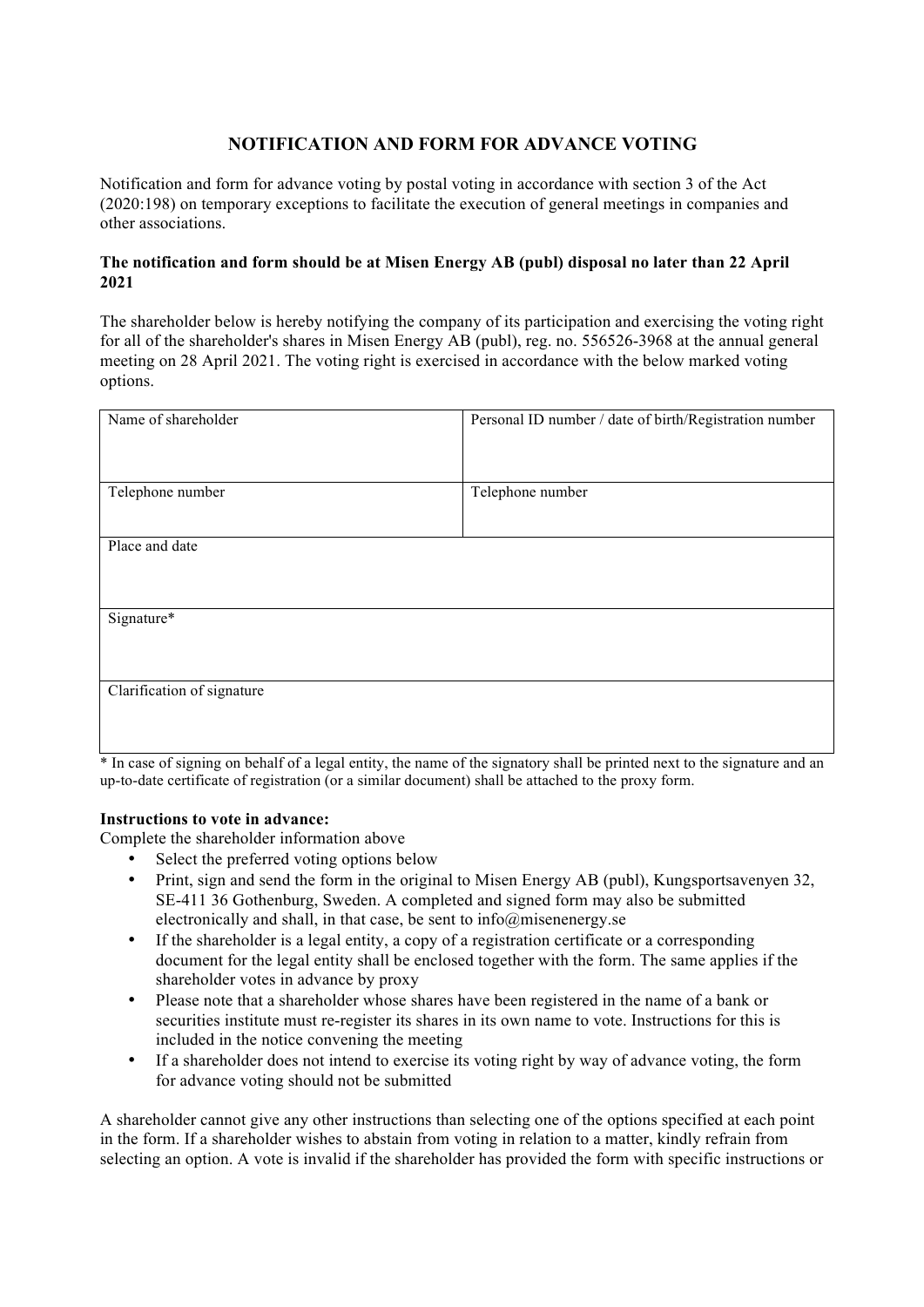conditions or if pre-printed text is amended or supplemented. One form per shareholder will be considered. If more than one form is submitted, the form with the latest date will be considered. The form received by the company will be considered if two forms are dated at the same date. An incomplete or wrongfully completed form may be discarded without being considered.

The form, together with any enclosed authorization documentation, shall be provided to Misen Energy AB (publ) no later than 22 April 2021. An advance vote can be withdrawn up to and including 22 April 2021 by contacting the company via info@misenenergy.se. Thereafter, an advance vote can only be withdrawn if the shareholder is present, in person or by proxy, at the general meeting.

For complete proposals for the items on the agenda, kindly refer to the notice convening the meeting and the proposals on Misen Energy AB's (publ) webpage.

For information on how your personal data is processed, see the integrity policy that is available at Euroclear's webpage www.euroclear.com/dam/ESw/Legal/Privacy-notice-bolagsstammor-engelska.pdf.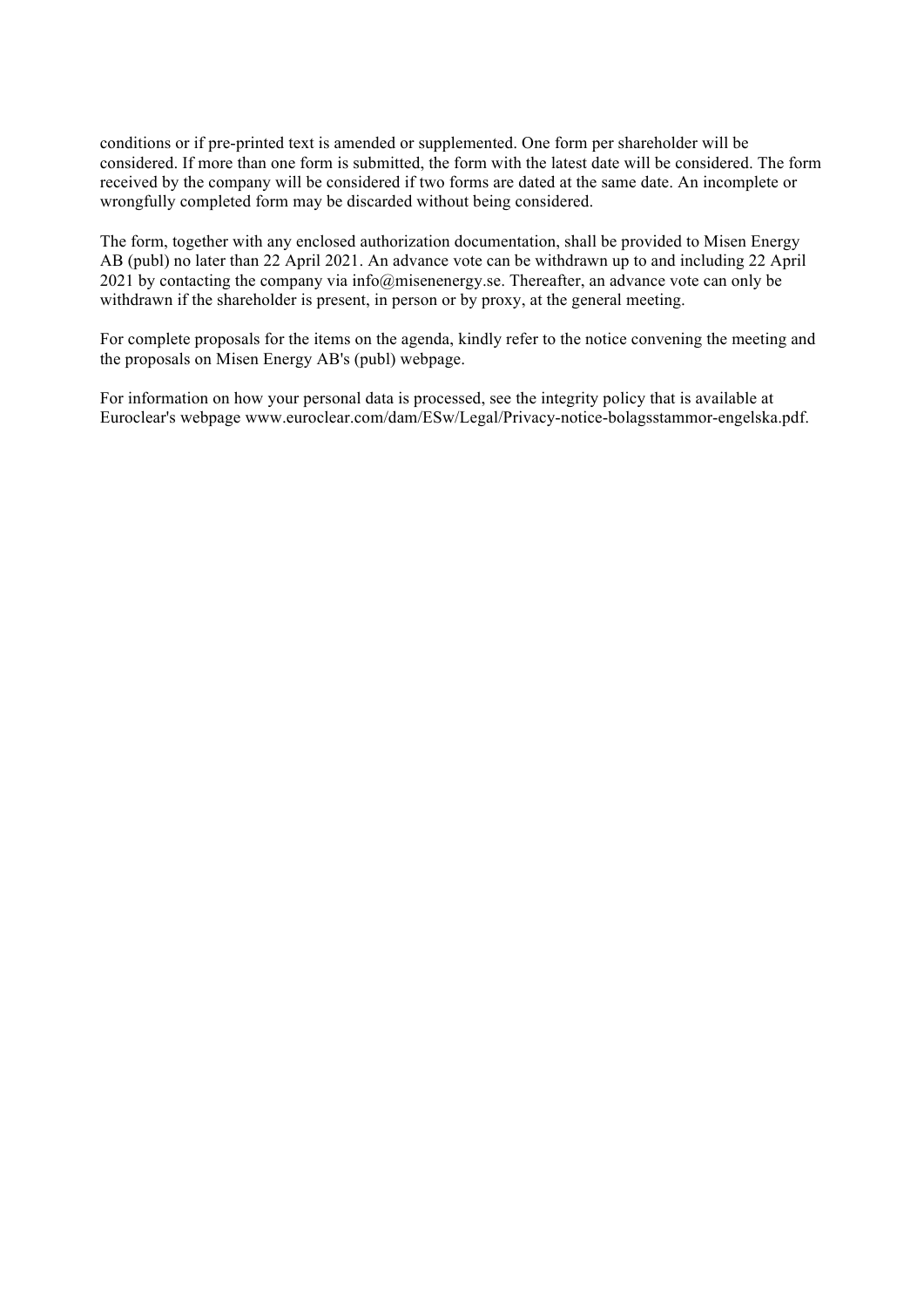#### **Annual general meeting in Misen Energy AB (publ) on 28 April 2021**

The options below comprise the proposals submitted by the board of directors and the nomination committee which are included in the notice convening the annual general meeting.

| 1. Opening of the general meeting and election of chairman of the general meeting                                                                            |  |
|--------------------------------------------------------------------------------------------------------------------------------------------------------------|--|
| Yes<br>N <sub>0</sub>                                                                                                                                        |  |
| 3. Approval of the agenda                                                                                                                                    |  |
| No<br>Yes                                                                                                                                                    |  |
| 5. Determination of whether the general meeting has been duly convened                                                                                       |  |
| N <sub>0</sub><br>Yes                                                                                                                                        |  |
| 8a. Resolutions regarding adoption of the income statement and the balance sheet and the<br>consolidated income statement and the consolidated balance sheet |  |
| Yes<br>N <sub>0</sub>                                                                                                                                        |  |
| 8b. Resolution regarding allocation of the company's profit or loss according to the<br>adopted balance sheet                                                |  |
| N <sub>0</sub><br>Yes                                                                                                                                        |  |
| 8c. Resolution regarding discharge from liability for the board members and the managing<br>director                                                         |  |
| 8c. Andrius Smaliukas                                                                                                                                        |  |
| N <sub>0</sub><br>Yes                                                                                                                                        |  |
| 8c. Oleg Batiuk                                                                                                                                              |  |
| N <sub>o</sub><br>Yes                                                                                                                                        |  |
| 8c. Dimitrios Dimitriadis                                                                                                                                    |  |
| Yes<br>N <sub>0</sub>                                                                                                                                        |  |
| 8c. Pavlo Prysiazhniuk                                                                                                                                       |  |
| Yes<br>No                                                                                                                                                    |  |
| 8c. Göran Wolff                                                                                                                                              |  |
| N <sub>0</sub><br>Yes                                                                                                                                        |  |
| 9. Determination of the number of board members and auditors                                                                                                 |  |
| <b>Number of directors</b>                                                                                                                                   |  |
| No<br>Yes                                                                                                                                                    |  |
| <b>Number of auditors</b>                                                                                                                                    |  |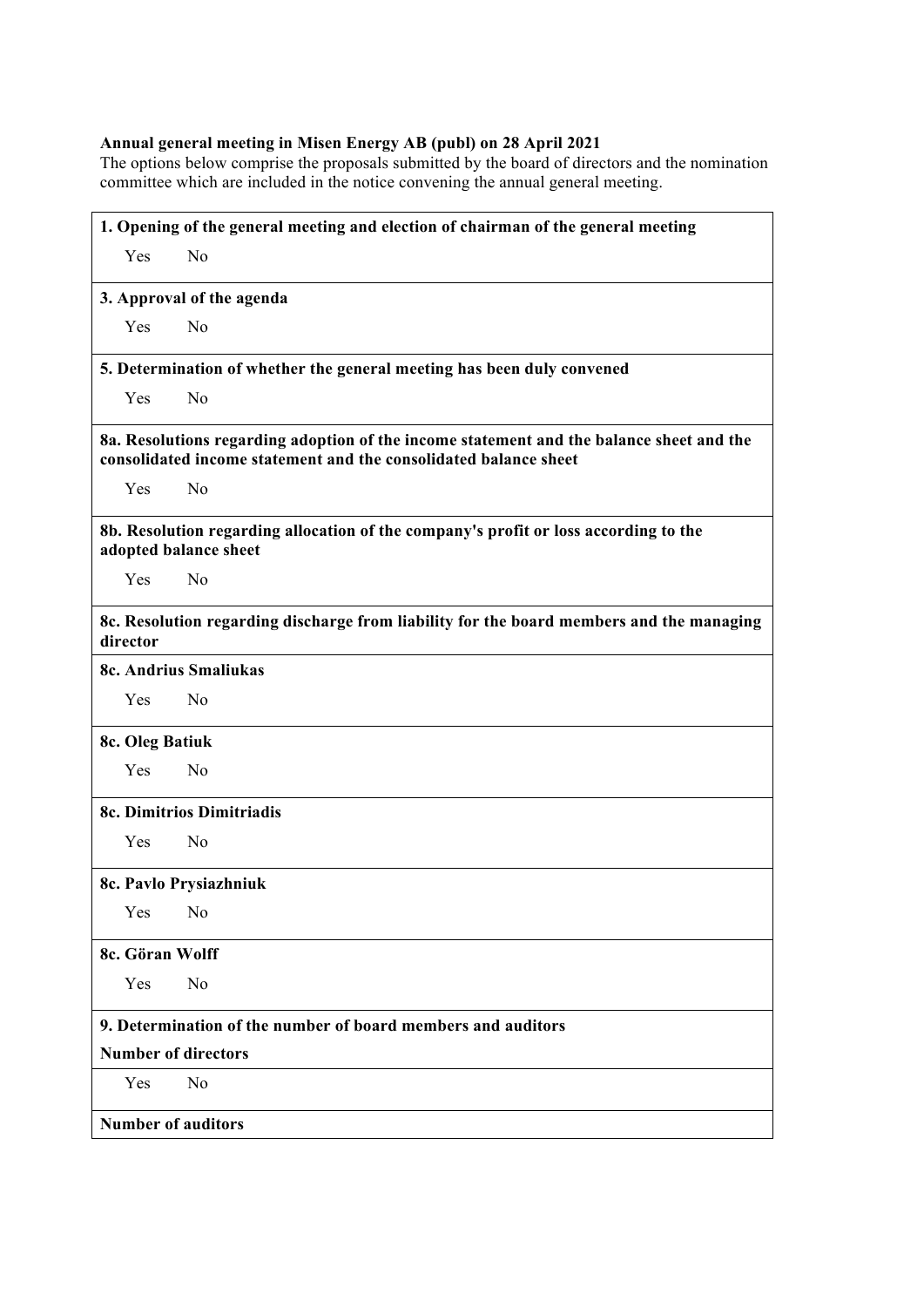**10. Determination of remuneration to members of the board and board committees and to auditors**

**Fees to the board of directors**

Yes No

**Fees to the auditors**

Yes No

**11. Election of members of the board and chairman of the board and audit firm**

**11a. Re-election of Andrius Smaliukas**

Yes No

**11a. Re-election of Dimitrios Dimitriadis**

Yes No

**11a. Election of Iryna Demchenko**

Yes No

### **11a. Election of Gediminas Vaikasas**

Yes No

### **11a. Re-election of the chairman of the board of directors Andrius Smaliukas**

Ja Nej

**11b. Re-election of the registered audit firm Frejs Revisorer AB**

Yes No

### **12. Election of members of the Nomination Committee**

### **12. Re-election of Sergiy Probylov**

Yes No

# **12. Re-election of Dimitrios Dimitriadis**

Yes No

## **12. Re-election of Aurimas Augustinavicius**

Yes No

# **12. Re-election of Andrius Smaliukas**

Yes No